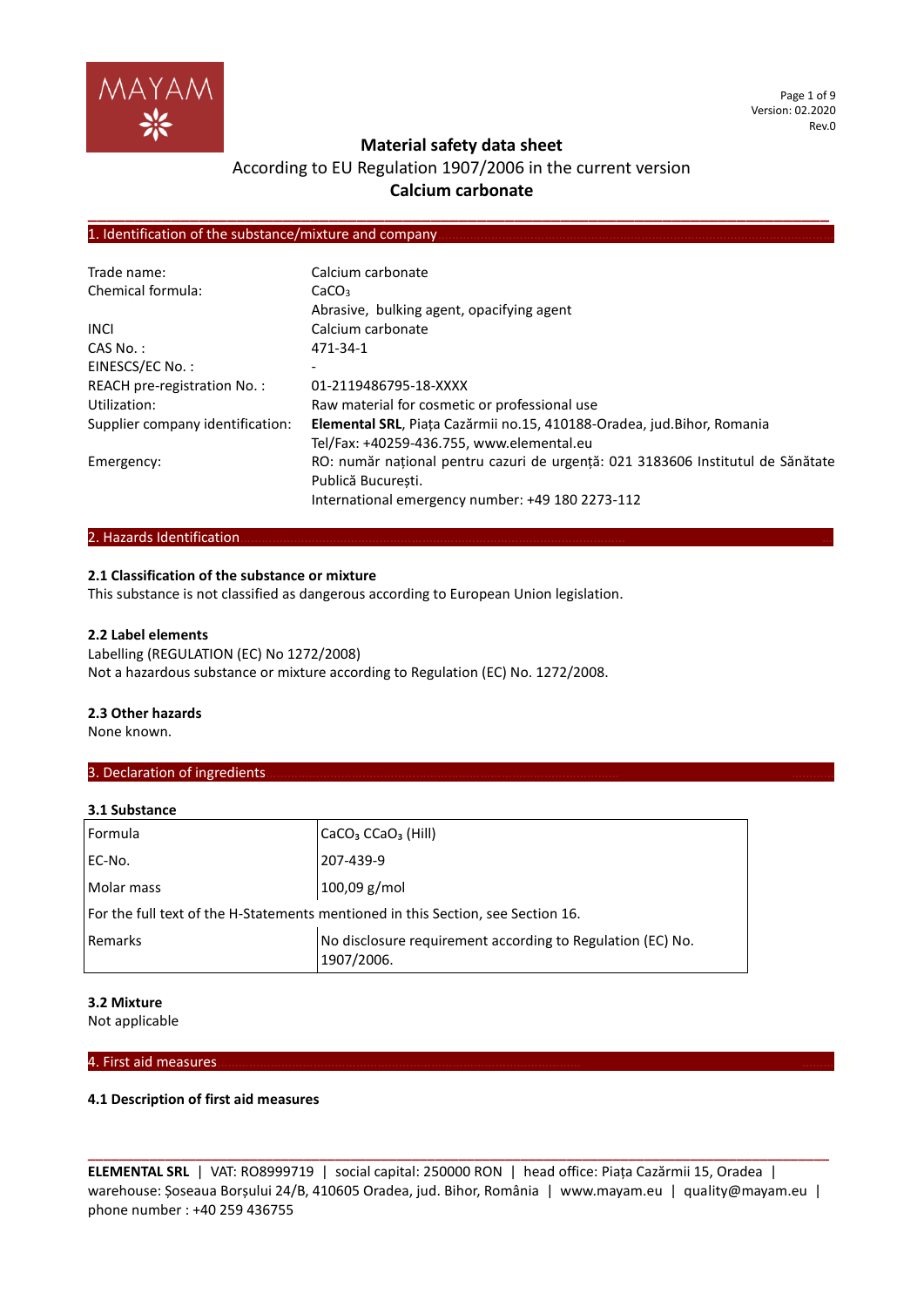

Page 2 of 9 Version: 02.2020 Rev.0

# **Material safety data sheet**

# According to EU Regulation 1907/2006 in the current version **Calcium carbonate**

**\_\_\_\_\_\_\_\_\_\_\_\_\_\_\_\_\_\_\_\_\_\_\_\_\_\_\_\_\_\_\_\_\_\_\_\_\_\_\_\_\_\_\_\_\_\_\_\_\_\_\_\_\_\_\_\_\_\_\_\_\_\_\_\_\_\_\_\_\_\_\_\_\_\_\_\_\_\_\_\_**

After inhalation: fresh air.

In case of skin contact: Take off immediately all contaminated clothing. Rinse skin with water. After eye contact: rinse out with plenty of water.

After swallowing: make victim drink water (two glasses at most). Consult doctor if feeling unwell.

# **4.2 Most important symptoms and effects, both acute and delayed**

We have no description of any toxic symptoms.

#### **4.3 Indication of any immediate medical attention and special treatment needed** No information available.

5. Fire fighting measures.

### **5.1 Extinguishing media**

Suitable extinguishing media: Use extinguishing measures that are appropriate to local circumstances and the surrounding environment.

Unsuitable extinguishing media: For this substance/mixture no limitations of extinguishing agents are given.

# **5.2 Special hazards arising from the substance or mixture**

Not combustible.

# **5.3 Advice for firefighters**

none

# 6. Accidental release measures.

# **6.1 Personal precautions, protective equipment and emergency procedures**

Advice for non-emergency personnel: Avoid inhalation of dusts. Evacuate the danger area, observe emergency procedures, consult an expert.

Advice for emergency responders: Protective equipment see section 8.

# **6.2 Environmental precautions**

No special precautionary measures necessary.

# **6.3 Methods and materials for containment and cleaning up**

Observe possible material restrictions (see sections 7 and 10). Take up dry. Dispose of properly. Clean up affected area. Avoid generation of dusts.

### **6.4 Reference to other sections**

Indications about waste treatment see section 13.

#### 7. Handling and storage.

# **7.1 Precautions for safe handling**

**ELEMENTAL SRL** | VAT: RO8999719 | social capital: 250000 RON | head office: Piața Cazărmii 15, Oradea | warehouse: Șoseaua Borșului 24/B, 410605 Oradea, jud. Bihor, România | www.mayam.eu | quality@mayam.eu | phone number : +40 259 436755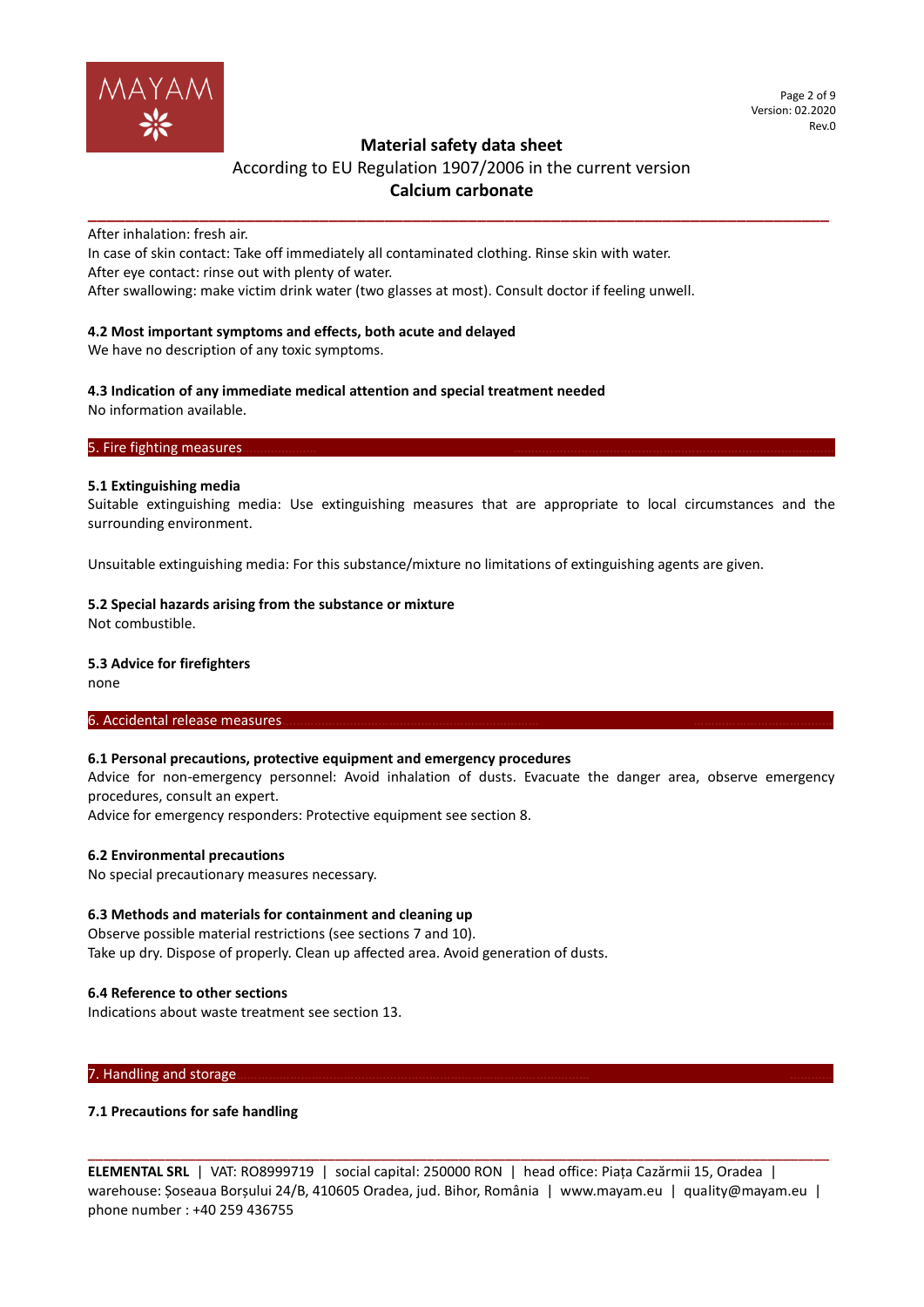

# According to EU Regulation 1907/2006 in the current version **Calcium carbonate**

**\_\_\_\_\_\_\_\_\_\_\_\_\_\_\_\_\_\_\_\_\_\_\_\_\_\_\_\_\_\_\_\_\_\_\_\_\_\_\_\_\_\_\_\_\_\_\_\_\_\_\_\_\_\_\_\_\_\_\_\_\_\_\_\_\_\_\_\_\_\_\_\_\_\_\_\_\_\_\_\_**

Advice on safe handling: Observe label precautions. Hygiene measures: Change contaminated clothing. Wash hands after working with substance.

# **7.2 Conditions for safe storage, including any incompatibilities**

Storage conditions: Tightly closed. Dry. Recommended storage temperature see product label.

# **7.3 Specific end use(s)**

Apart from the uses mentioned in section 1.2 no other specific uses are stipulated.

# 8. Exposure controls / personal protection.

# **8.1 Control parameters**

### **Derived No Effect Level (DNEL)**

| Worker DNEL, longterm   | Systemic effects   inhalation | $10 \text{ mg/m}^3$   |
|-------------------------|-------------------------------|-----------------------|
| Consumer DNEL, longterm | Systemic effects   inhalation | $10 \text{ mg/m}^3$   |
| Consumer DNEL, longterm | Systemic effects oral         | 6,1 mg/kg Body weight |
| Consumer DNEL, acute    | Systemic effects oral         | 6,1 mg/kg Body weight |

# **Predicted No Effect Concentration (PNEC)**

| PNEC Sewage treatment plant | $100$ mg/l |
|-----------------------------|------------|
|                             |            |

# **8.2 Exposure controls**

Engineering measures: Technical measures and appropriate working operations should be given priority over the use of personal protective equipment. See section 7.1.

Individual protection measures: Protective clothing needs to be selected specifically for the workplace, depending on concentrations and quantities of the hazardous substances handled. The chemical resistance of the protective equipment should be enquired at the respective supplier.

| Lyc/idle protection.           | <b>SAILLY RIASSES</b>          |
|--------------------------------|--------------------------------|
| Hand protection, full contact: | Glove material: Nitrile rubber |
|                                | Glove thickness: 0,11 mm       |
| splash contact:                | Glove material: Nitrile rubber |
|                                | Glove thickness: 0,11 mm       |
|                                | Break through time: > 480 min  |

Eye/face protection: Safety glasses

The protective gloves to be used must comply with the specifications of EC Directive 89/686/EEC and the related standard EN374, for example KCL 741 Dermatril® L (full contact), KCL 741 Dermatril® L (splash contact). The breakthrough times stated above were determined by KCL in laboratory tests acc. to EN374 with samples of the recommended glove types.

**ELEMENTAL SRL** | VAT: RO8999719 | social capital: 250000 RON | head office: Piața Cazărmii 15, Oradea | warehouse: Șoseaua Borșului 24/B, 410605 Oradea, jud. Bihor, România | www.mayam.eu | quality@mayam.eu | phone number : +40 259 436755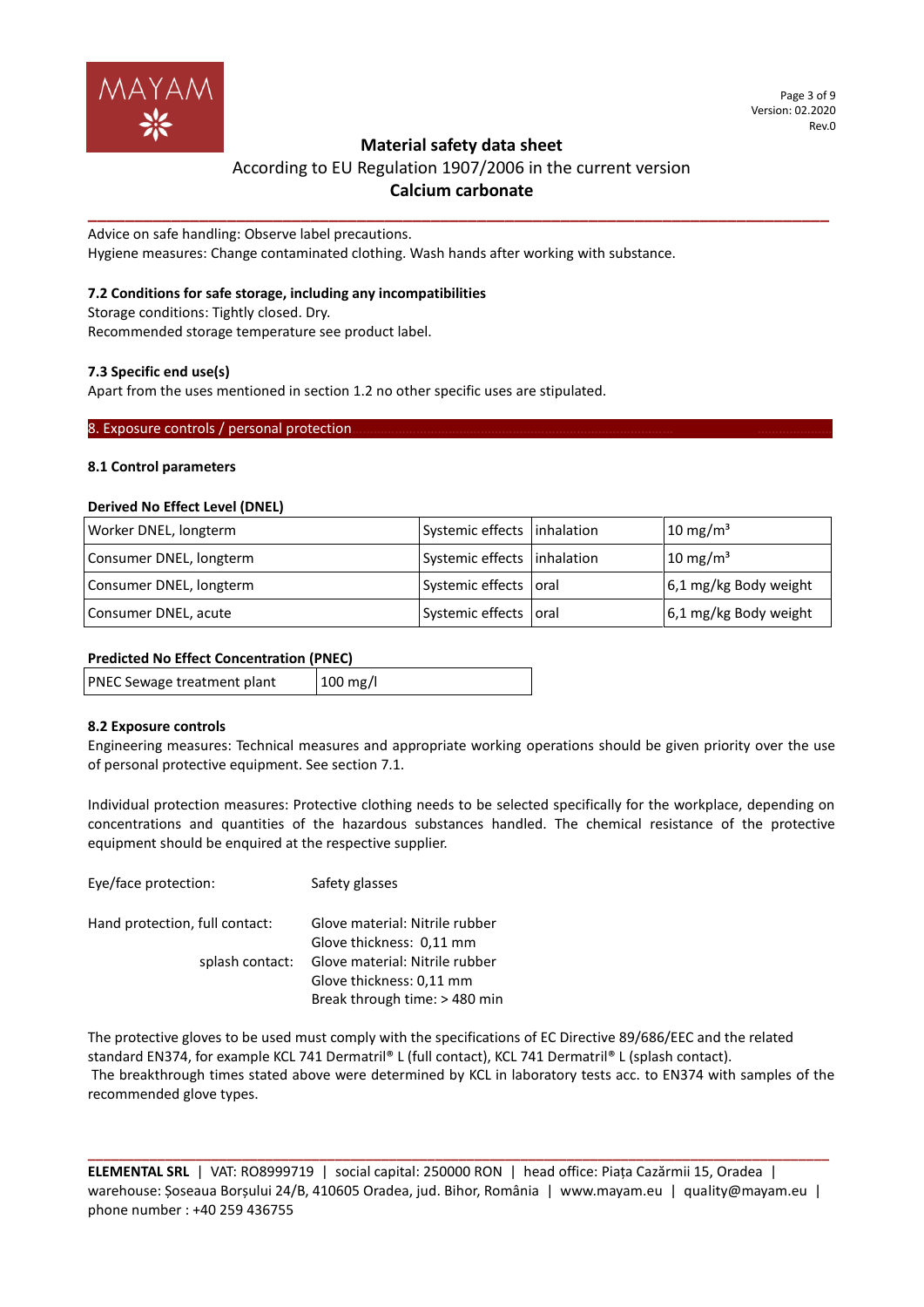

# **Material safety data sheet**  According to EU Regulation 1907/2006 in the current version

# **Calcium carbonate \_\_\_\_\_\_\_\_\_\_\_\_\_\_\_\_\_\_\_\_\_\_\_\_\_\_\_\_\_\_\_\_\_\_\_\_\_\_\_\_\_\_\_\_\_\_\_\_\_\_\_\_\_\_\_\_\_\_\_\_\_\_\_\_\_\_\_\_\_\_\_\_\_\_\_\_\_\_\_\_**

This recommendation applies only to the product stated in the safety data sheet, supplied by us and for the designated use. When dissolving in or mixing with other substances and under conditions deviating from those stated in EN374 please contact the supplier of CE-approved gloves (e.g. KCL GmbH, D-36124 Eichenzell, Internet: www.kcl.de).

Respiratory protection: required when dusts are generated. Recommended Filter type: Filter P 2 (acc. to DIN 3181) for solid and liquid particles of harmful substances.

The entrepeneur has to ensure that maintenance, cleaning and testing of respiratory protective devices are carried out according to the instructions of the producer. These measures have to be properly documented.

# 9. Physical and chemical properties.

# **9.1 Information on basic physical and chemical properties**

| Form                                       | solid                                |
|--------------------------------------------|--------------------------------------|
| Colour                                     | light grey                           |
| Odour                                      | odourless                            |
| <b>Odour Threshold</b>                     | Not applicable                       |
| рH                                         | 9,5 - 10,5 at 100 g/l 20 °C (slurry) |
| Melting point                              | 825 °C (decomposition)               |
| Boiling point/boiling range                | Not applicable                       |
| Flash point                                | does not flash                       |
| <b>Evaporation rate</b>                    | No information available.            |
| Flammability (solid, gas)                  | The product is not flammable.        |
| Lower explosion limit                      | Not applicable                       |
| Upper explosion limit                      | Not applicable                       |
| Vapour pressure                            | No information available.            |
| Relative vapour density                    | No information available.            |
| Density                                    | No information available.            |
| Relative density                           | No information available.            |
| Water solubility                           | 0,014 g/l at 20 $^{\circ}$ C         |
| Partition coefficient:<br>n- octanol/water | No information available.            |
| Auto-ignition temperature                  | No information available.            |
| Decomposition temperature                  | ca. 825 °C                           |
| Viscosity, dynamic                         | No information available.            |
| <b>Explosive properties</b>                | Not classified as explosive.         |
| Oxidizing properties                       | none                                 |
|                                            |                                      |

**ELEMENTAL SRL** | VAT: RO8999719 | social capital: 250000 RON | head office: Piața Cazărmii 15, Oradea | warehouse: Șoseaua Borșului 24/B, 410605 Oradea, jud. Bihor, România | www.mayam.eu | quality@mayam.eu | phone number : +40 259 436755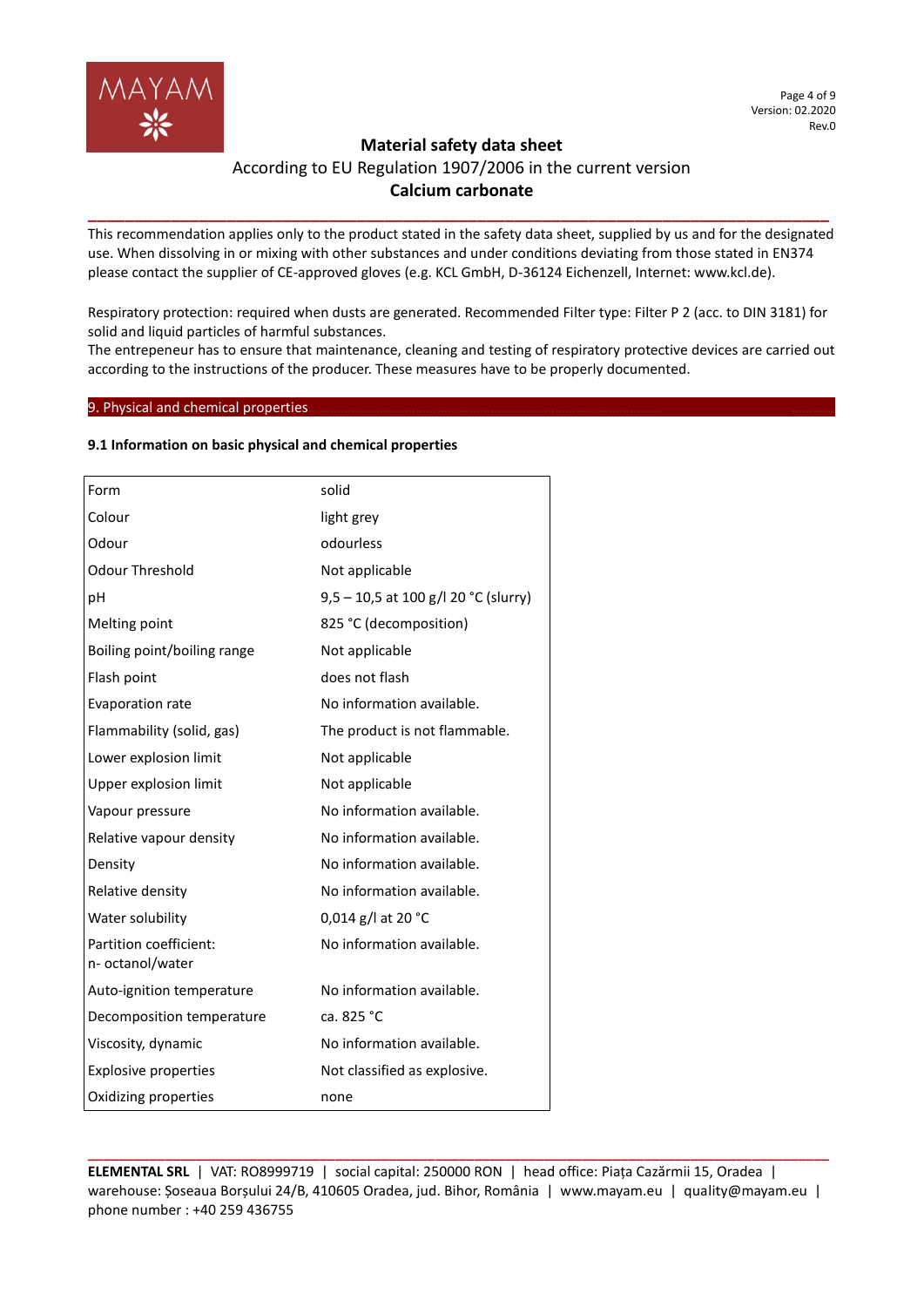

# According to EU Regulation 1907/2006 in the current version **Calcium carbonate**

**\_\_\_\_\_\_\_\_\_\_\_\_\_\_\_\_\_\_\_\_\_\_\_\_\_\_\_\_\_\_\_\_\_\_\_\_\_\_\_\_\_\_\_\_\_\_\_\_\_\_\_\_\_\_\_\_\_\_\_\_\_\_\_\_\_\_\_\_\_\_\_\_\_\_\_\_\_\_\_\_**

### **9.2 Other data**

| Ignition temperature | not combustible                  |
|----------------------|----------------------------------|
| <b>Bulk density</b>  | ca.400 - 1.400 kg/m <sup>3</sup> |

# 10. Stability and reactivity

#### **10.1 Reactivity** See section 10.3

# **10.2 Chemical stability**

The product is chemically stable under standard ambient conditions (room temperature) .

### **10.3 Possibility of hazardous reactions**

Generates dangerous gases or fumes in contact with: acids, carbon dioxide, ammonium compounds, acidic salts Exothermic reaction with: Fluorine

### **10.4 Conditions to avoid**

Strong heating (decomposition).

### **10.5 Incompatible materials**

no information available

# **10.6 Hazardous decomposition products**

no information available

#### 11. Toxicological information.

# **11.1 Information on toxicological effects**

**Acute oral toxicity** LD50 Rat: 6.450 mg/kg (IUCLID)

# **Acute inhalation toxicity**

Rat: > 3 mg/l; 4 h ; aerosol OECD Test Guideline 403

# **Acute dermal toxicity**

LD50 Rat: > 2.000 mg/kg OECD Test Guideline 402

**Skin irritation** Rabbit Result: No irritation OECD Test Guideline 404

**Eye irritation** Rabbit Result: No eye irritation OECD Test Guideline 405

**ELEMENTAL SRL** | VAT: RO8999719 | social capital: 250000 RON | head office: Piața Cazărmii 15, Oradea | warehouse: Șoseaua Borșului 24/B, 410605 Oradea, jud. Bihor, România | www.mayam.eu | quality@mayam.eu | phone number : +40 259 436755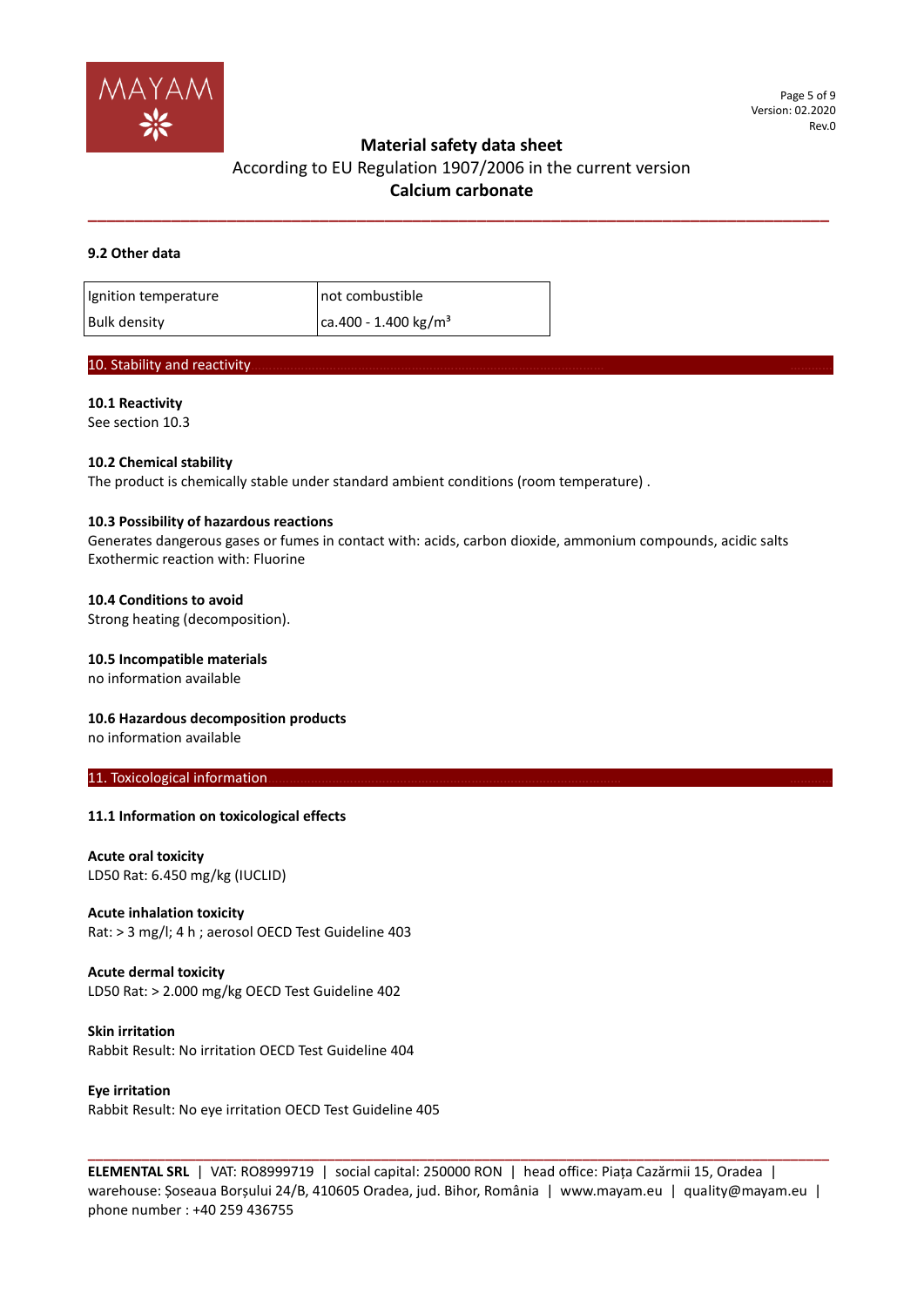

Page 6 of 9 Version: 02.2020 Rev.0

# **Material safety data sheet**

# According to EU Regulation 1907/2006 in the current version **Calcium carbonate**

**\_\_\_\_\_\_\_\_\_\_\_\_\_\_\_\_\_\_\_\_\_\_\_\_\_\_\_\_\_\_\_\_\_\_\_\_\_\_\_\_\_\_\_\_\_\_\_\_\_\_\_\_\_\_\_\_\_\_\_\_\_\_\_\_\_\_\_\_\_\_\_\_\_\_\_\_\_\_\_\_**

**Sensitisation** In animal experiments: Result: negative (Lit.)

# **Germ cell mutagenicity**

**Genotoxicity in vitro** Ames test Result: negative (Lit.) Mutagenicity (mammal cell test): chromosome aberration. Result: negative Method: OECD Test Guideline 473

# **Carcinogenicity**

This information is not available.

# **Reproductive toxicity**

This information is not available.

**Teratogenicity** This information is not available.

# **Specific target organ toxicity - single exposure**

This information is not available.

**Specific target organ toxicity - repeated exposure** This information is not available.

# **Repeated dose toxicity**

Rat male and female Oral NOAEL: 1.000 mg/kg OECD Test Guideline 422

**Aspiration hazard** This information is not available.

# **11.2 Further information**

Hazardous properties cannot be excluded but are unlikely when the product is handled appropriately. Handle in accordance with good industrial hygiene and safety practice.

### 12. Ecological information

### **12.1 Toxicity**

**Toxicity to algae** Growth inhibition ErC50 Desmodesmus subspicatus (green algae): > 14 mg/l; 72 h OECD Test Guideline 201

**Toxicity to bacteria** Respiration inhibition EC50 activated sludge: > 1.000 mg/l; 3 h OECD Test Guideline 209

**ELEMENTAL SRL** | VAT: RO8999719 | social capital: 250000 RON | head office: Piața Cazărmii 15, Oradea | warehouse: Șoseaua Borșului 24/B, 410605 Oradea, jud. Bihor, România | www.mayam.eu | quality@mayam.eu | phone number : +40 259 436755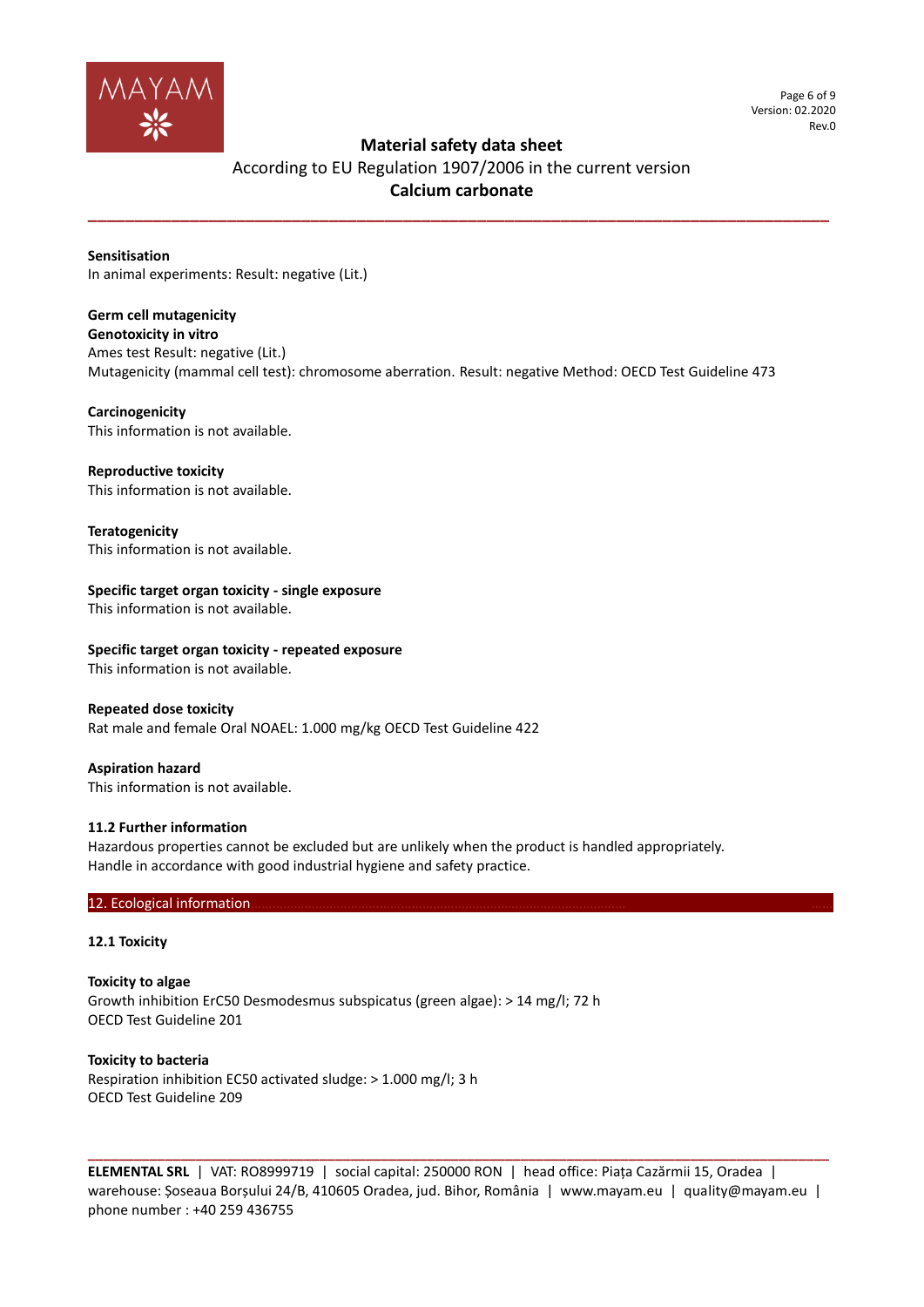

# According to EU Regulation 1907/2006 in the current version **Calcium carbonate**

**\_\_\_\_\_\_\_\_\_\_\_\_\_\_\_\_\_\_\_\_\_\_\_\_\_\_\_\_\_\_\_\_\_\_\_\_\_\_\_\_\_\_\_\_\_\_\_\_\_\_\_\_\_\_\_\_\_\_\_\_\_\_\_\_\_\_\_\_\_\_\_\_\_\_\_\_\_\_\_\_**

Respiration inhibition NOEC activated sludge: 1.000 mg/l; 3 h OECD Test Guideline 209

# **12.2 Persistence and degradability**

Biodegradability The methods for determining the biological degradability are not applicable to inorganic substances.

# **12.3 Bioaccumulative potential**

No information available.

**12.4 Mobility in soil**

No information available.

# **12.5 Results of PBT and vPvB assessment**

Substance does not meet the criteria for PBT or vPvB according to Regulation (EC) No 1907/2006, Annex XIII.

# **12.6 Other adverse effects**

Additional ecological information No ecological problems are to be expected when the product is handled and used with due care and attention.

### 13. Disposal considerations.

# **Waste treatment methods**

See www.retrologistik.com for processes regarding the return of chemicals and containers, or contact us there if you have further questions.

# 14. Transport information

# **14.1 - 14.6 Land transport (ADR/RID)**

Not classified as dangerous in the meaning of transport regulations.

# **Inland waterway transport (ADN)**

Not relevant

# **14.1 - 14.6 Air transport (IATA)**

Not classified as dangerous in the meaning of transport regulations.

# **14.1 - 14.6 Sea transport (IMDG)**

Not classified as dangerous in the meaning of transport regulations.

# **14.7 Transport in bulk according to Annex II of MARPOL 73/78 and the IBC Code**

Not relevant

15. Regulatory information

# **15.1 Safety, health and environmental regulations/legislation specific for the substance or mixture**

**ELEMENTAL SRL** | VAT: RO8999719 | social capital: 250000 RON | head office: Piața Cazărmii 15, Oradea | warehouse: Șoseaua Borșului 24/B, 410605 Oradea, jud. Bihor, România | www.mayam.eu | quality@mayam.eu | phone number : +40 259 436755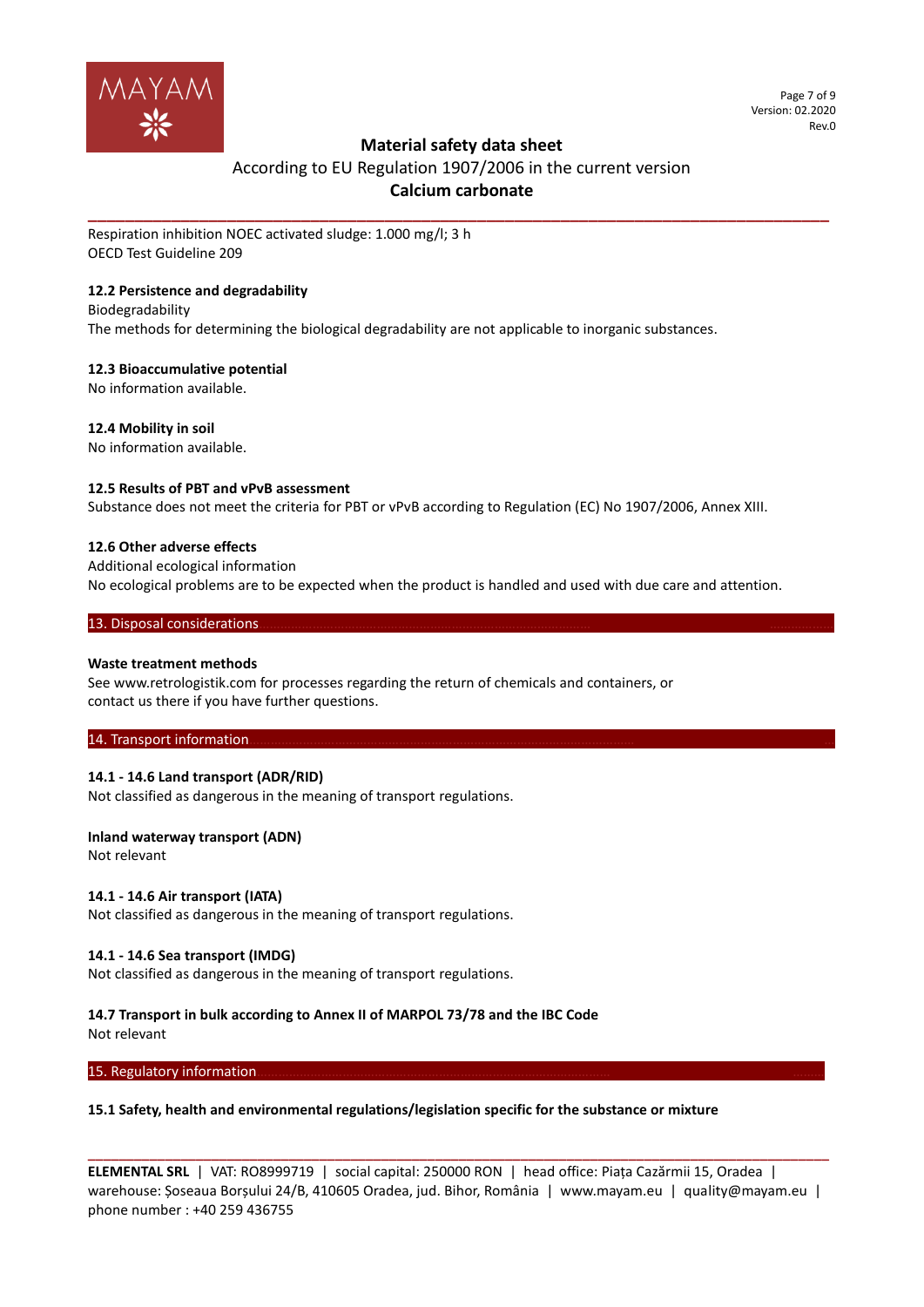

# According to EU Regulation 1907/2006 in the current version **Calcium carbonate**

**\_\_\_\_\_\_\_\_\_\_\_\_\_\_\_\_\_\_\_\_\_\_\_\_\_\_\_\_\_\_\_\_\_\_\_\_\_\_\_\_\_\_\_\_\_\_\_\_\_\_\_\_\_\_\_\_\_\_\_\_\_\_\_\_\_\_\_\_\_\_\_\_\_\_\_\_\_\_\_\_**

| <b>EU</b> regulations                                                                                                                                                                |                                                                                                                                                                                                                 |
|--------------------------------------------------------------------------------------------------------------------------------------------------------------------------------------|-----------------------------------------------------------------------------------------------------------------------------------------------------------------------------------------------------------------|
| Major Accident Hazard Legislation                                                                                                                                                    | 96/82/EC Directive 96/82/EC does not apply                                                                                                                                                                      |
| Regulation (EC) No 1005/2009 on substances that not regulated<br>deplete the ozone layer                                                                                             |                                                                                                                                                                                                                 |
| Regulation (EC) No 850/2004 of the European not regulated<br>Parliament and of the Council of 29 April 2004 on<br>persistent organic pollutants and amending<br>Directive 79/117/EEC |                                                                                                                                                                                                                 |
| Regulation (EC) No 689/2008 concerning the export not regulated<br>and import of dangerous chemicals                                                                                 |                                                                                                                                                                                                                 |
| Substances of very high concern (SVHC)                                                                                                                                               | This product does not contain substances of very high concern<br>according to<br>Regulation (EC) No 1907/2006 (REACH), Article 57 above the<br>respective regulatory concentration limit of $\geq 0.1$ % (w/w). |

# **National legislation**

Storage class 10 - 13

# **15.2 Chemical Safety Assessment**

For this product a chemical safety assessment was not carried out.

# 16. Additional information.

#### **Training advice**

Provide adequate information, instruction and training for operators.

# **Labelling (67/548/EEC or 1999/45/EC)**

The product does not need to be labelled in accordance with EC directives or respective national laws.

#### **Regional representation**

This information is given on the authorised Safety Data Sheet for your country.

# **16.1 Abbreviations**

ADR: European Agreement concerning the International Carriage of Dangerous Goods by Road.

CAS: Chemical Abstracts Service (division of the American Chemical Society).

CLP: Classification, Labeling, Packaging.

DNEL: Derived No Effect Level.

EINECS: European Inventory of Existing Commercial Chemical Substances.

GHS: Globally Harmonized System of Classification and Labeling of Chemicals.

IATA: International Air Transport Association.

IATA-DGR: Dangerous Goods Regulation by the "International Air Transport Association" (IATA).

**ELEMENTAL SRL** | VAT: RO8999719 | social capital: 250000 RON | head office: Piața Cazărmii 15, Oradea | warehouse: Șoseaua Borșului 24/B, 410605 Oradea, jud. Bihor, România | www.mayam.eu | quality@mayam.eu | phone number : +40 259 436755